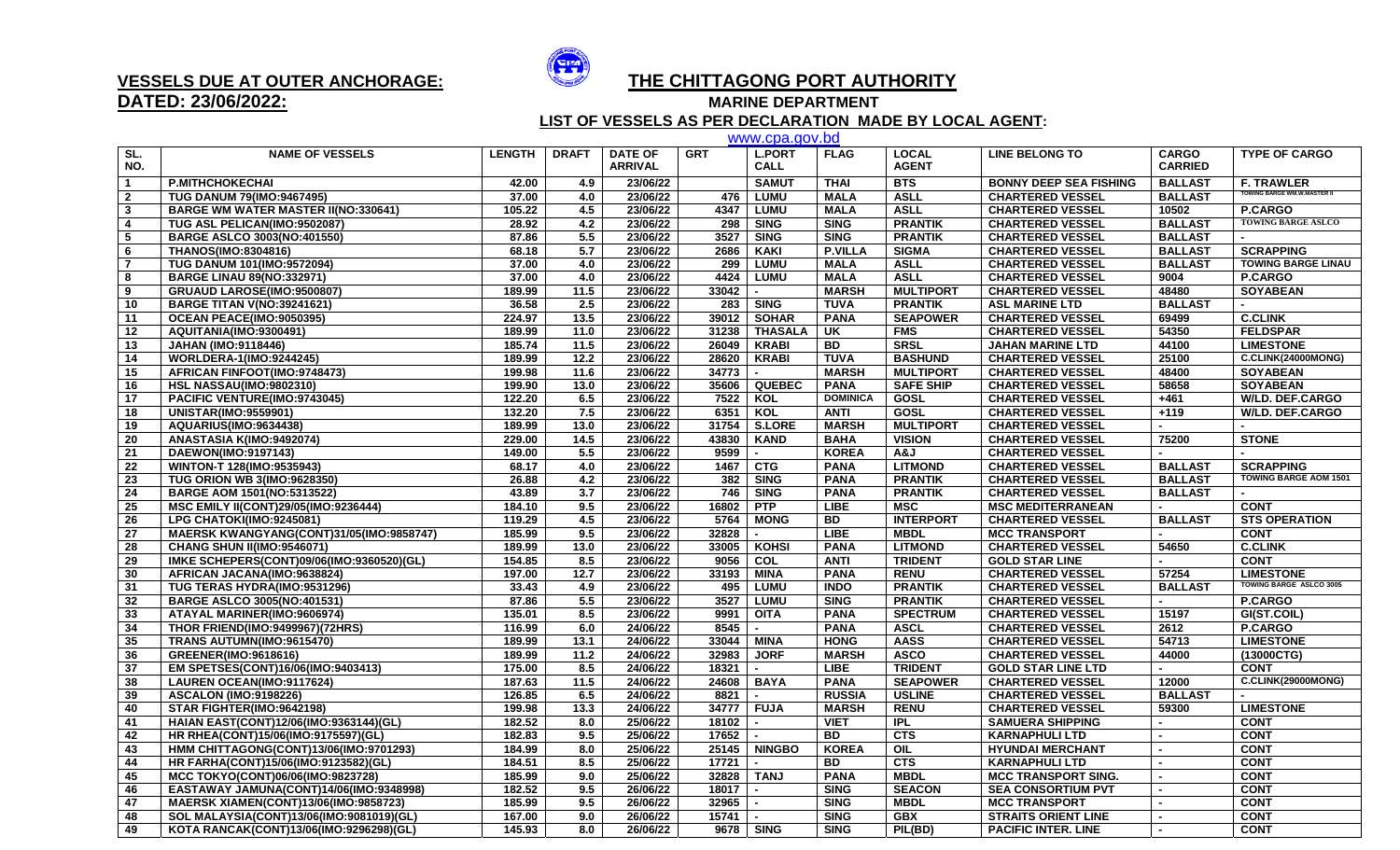| 50       | GREEN EARTH(CONT)14/06(IMO:9865984)(GL)                               | 172.07           | 9.5        | 26/06/22             | 17954                                | <b>SING</b>  | <b>SEACON</b>                 | <b>SEA CONSORTIUM PVT</b>     |                | <b>CONT</b>                   |
|----------|-----------------------------------------------------------------------|------------------|------------|----------------------|--------------------------------------|--------------|-------------------------------|-------------------------------|----------------|-------------------------------|
| 51       | OCEAN TIANCHEN(IMO:9740146)                                           | 199.90           | 13.0       | 26/06/22             | 36415   SANTOS                       | <b>HONG</b>  | <b>SAFE SHIP</b>              | <b>CHARTERED VESSEL</b>       | 56657          | <b>SOYABEAN</b>               |
| 52       | SONGA CHEETAH(CONT)16/06(IMO:9405100)                                 | 147.84           | 7.0        | 26/06/22             |                                      | <b>LIBE</b>  | <b>RELIANCE</b>               |                               |                | <b>CONT</b>                   |
| 53       | ZHE HAI 512(IMO:9677583)                                              | 189.99           | 8.0        | 26/06/22             | <b>LIANY</b><br>30136                | <b>CHINA</b> | <b>LITMOND</b>                | <b>CHARTERED VESSEL</b>       | 3056           | GI                            |
| 54       | CROWN VOYAGER(IMO:9194385)                                            | 189.99           | 11.8       | 26/06/22             | 27011<br><b>BAYA</b>                 | <b>BD</b>    | <b>CMSS</b>                   | <b>CHARTERED VESSEL</b>       | 46100          | <b>C.CLINK</b>                |
| 55       | UBENA(CONT)16/06(IMO:9690078)                                         | 185.00           | 9.5        | 27/06/22             | 24901<br><b>SHEKOU</b>               | <b>PORTU</b> | <b>APL</b>                    | APL BD. LTD                   |                | <b>CONT</b>                   |
| 56       | CAPE FORTIUS(CONT)19/06(IMO:9734147)(GL)                              | 185.00           | 8.5        | 27/06/22             | 25090                                | <b>CYP</b>   | CT(BD)                        | ORIENT OVERSEAS CONT.         |                | <b>CONT</b>                   |
| 57       | ATLANTIC SPIRIT(IMO:9660126)                                          | 179.90           | 11.0       | 27/06/22             | 22434<br><b>KUSHI</b>                | <b>HONG</b>  | <b>ASCL</b>                   | <b>CHARTERED VESSEL</b>       | 31800          | GI(SCRAP)                     |
| 58       | NEGAR(CONT)21/06(IMO:9165839)                                         | 167.40           | 9.5        | 27/06/22             | 15670<br><b>P.KEL</b>                | <b>IRAN</b>  | QCSL                          | <b>OGHIAANOUS KHOR.</b>       |                | <b>CONT</b>                   |
| 59       | SEA MASTER(CONT)21/04(IMO:9625920)                                    | 170.00           | 8.5        | 28/06/22             | 20239                                | <b>LIBE</b>  | <b>TRIDENT</b>                | <b>GOLD STAR LINE</b>         |                | <b>CONT</b>                   |
| 60       | HERMANN SCHEPERS(CONT)16/06(IMO:9255751)(GL)                          | 164.65           | 7.4        | 28/06/22             | 9755<br><b>COL</b>                   | <b>ANTI</b>  | <b>MSC</b>                    | <b>MEDITERRANEAN SHIPPING</b> |                | <b>CONT</b>                   |
| 61       | CNC NEPTUNE(CONT)19/06(IMO:9836658)(GL)                               | 172.00           | 9.5        | 28/06/22             | 18652<br><b>SING</b>                 | <b>SING</b>  | <b>APL</b>                    | APL BD. LTD                   |                | <b>CONT</b>                   |
| 62       | CAPE SYROS(CONT)19/06(IMO:9676204)                                    | 185.00           | 8.5        | 28/06/22             | 25165                                | <b>CYP</b>   | CT(BD)                        | <b>ORIENT OVERSEAS CONT.</b>  |                | <b>CONT</b>                   |
| 63       | XPRESS NILWALA(CONT)21/06(IMO:9744659)(GL)                            | 169.99           | 9.5        | 28/06/22             | 18826                                | <b>SING</b>  | <b>SEACON</b>                 | <b>SEA CONSORTIUM PVT</b>     |                | <b>CONT</b>                   |
| 64       | XPRESS SAGARMALA(CONT)19/04(IMO:9862736)(GL)                          | 172.00           | 9.5        | 29/06/22             | 19235                                | <b>SING</b>  | <b>SEACON</b>                 | <b>SEA CONSORTIUM PVT</b>     |                | <b>CONT</b>                   |
| 65       | ANTON SCHEPERS(CONT)27/01(IMO:9217553)(GL)                            | 164.65           | 7.2        | 29/06/22             | <b>COL</b>                           | <b>ANTI</b>  | <b>MSCL</b>                   | <b>FAR SHIPPING LINE</b>      |                | <b>CONT</b>                   |
| 66       | FSL SINGAPORE(CONT)19/04(IMO:9845037)(GL)                             | 171.99           | 9.5        | 29/06/22             | $\overline{COL}$<br>16850            | <b>LIBE</b>  | <b>MSCL</b>                   | <b>FAR SHIPPING LINE</b>      |                | <b>CONT</b>                   |
| 67       | MCC DANANG(CONT)19/06(IMO:9823742)                                    | 185.99           | 9.0        | 29/06/22             | 32828                                | <b>PANA</b>  | <b>MBDL</b>                   | <b>MCC TRANSPORT</b>          |                | <b>CONT</b>                   |
| 68       | MSC MAKOTO II (CONT)02/06(IMO:9236212)(GL)                            | 175.49           | 9.5        | 29/06/22             | 18283                                | <b>LIBE</b>  | <b>MSC</b>                    | <b>MEDITERRANEAN SHIP.</b>    |                | <b>CONT</b>                   |
| 69       | MCC CEBU(CONT)09/06(IMO:9823730)                                      | 185.99           | 9.0        | 29/06/22             | 32828                                | <b>PANA</b>  | <b>MBDL</b>                   | <b>MCC TRANSPORT</b>          |                | <b>CONT</b>                   |
| 70       | MAERSK VLADIVOSTOK(CONT)16/06(IMO:9840697)                            | 185.99           | 9.5        | 29/06/22             | 32828                                | <b>PANA</b>  | <b>MBDL</b>                   | <b>MCC TRANSPORT</b>          |                | <b>CONT</b>                   |
| 71       | EF EMMA(CONT)07/06(IMO:9357808)(GL)                                   | 182.43           | 8.5        | 29/06/22             | 17964 COL                            | <b>PORTU</b> | <b>CNCL</b>                   | <b>FEEDERTECH PTE LTD.</b>    |                | <b>CONT</b>                   |
| 72       | SITC KEELUNG(CONT)12/06(IMO:9712761)(GL)                              | 172.00           | 9.5        | 30/06/22             | <b>SHEKOU</b><br>17119               | <b>HONG</b>  | <b>FAMFA</b>                  | <b>SITC CONTTAINER</b>        |                | <b>CONT</b>                   |
| 73       | KOTA NALURI(CONT)24/05(IMO:9362308)                                   | 179.70           | 8.5        | 30/06/22             | 20902<br><b>SING</b>                 | <b>SING</b>  | PIL(BD)                       | <b>PACIFIC INTER. LINE</b>    |                | <b>CONT</b>                   |
| 74       | OEL SINGAPORE(CONT)16/05(IMO:9345910)                                 | 150.07           | 8.5        | 30/06/22             | 9990<br><b>COL</b>                   | <b>PANA</b>  | <b>MSC</b>                    | <b>MEDITERRANEAN SHIP.</b>    |                | <b>CONT</b>                   |
| 75       | BLPL FAITH(CONT)16/06(IMO:9146297)(GL)                                | 140.00           | 8.5        | 30/06/22             | 8299                                 | <b>PANA</b>  | <b>GBX</b>                    | <b>BLPL SING. PTE LTD</b>     |                | <b>CONT</b>                   |
| 76       | OEL COLOMBO(CONT)12/05(IMO:9351804)                                   | 150.06           | 8.5        | 30/06/22             | 9990<br>COL                          | <b>PANA</b>  | <b>MSC</b>                    | <b>MEDITERRANEAN SHIPPING</b> |                | <b>CONT</b>                   |
| 77       | <b>MSC POLO II(IMO:9139086)</b>                                       | 184.05           | 9.5        | 30/06/22             | 16661<br>COL                         | <b>LIBE</b>  | <b>MSC</b>                    | <b>MSC MEDITERRANEAN</b>      |                | <b>CONT</b>                   |
| 78       | MOUNT KELLETT(CONT)05/06(IMO:9760627)                                 | 169.99           | 9.5        | 30/06/22             | 18870<br><b>SING</b>                 | <b>SING</b>  | <b>APL</b>                    | APL (BD) PVT. LTD             |                | <b>CONT</b>                   |
| 79       | KAPITAN MASLOV(CONT)22/06(IMO:9130157)(GL)                            | 184.10           | 9.2        | 30/06/22             | COL<br>16575                         | <b>CYP</b>   | <b>MSCL</b>                   | <b>FAR SHIPPING SING.</b>     |                | <b>CONT</b>                   |
| 80       | ANDROMEDA J(CONT)22/06(IMO:9355422)(GL)                               | 139.60           | 6.5        | 30/06/22             | 8273<br>COL                          | <b>CYP</b>   | <b>RELIENCE</b>               | <b>CHARTERED VESSEL</b>       |                | <b>CONT</b>                   |
| 81       | CAPE QUEST(CONT)07/06(IMO:9734159)                                    | 185.00           | 9.5        | 01/07/22             | <b>SING</b><br>25090                 | <b>SING</b>  | <b>APL</b>                    | APL BD PVT LTD                |                | <b>CONT</b>                   |
| 82       | BLPL BLESSING(CONT)16/06(IMO:9345922)                                 | 150.73           | 8.5        | 01/07/22             | 9990                                 | <b>SING</b>  | <b>GBX</b>                    | <b>BLPL SING. PTE LTD</b>     |                | <b>CONT</b>                   |
| 83       | SOL HIND(CONT)19/06(IMO:9122057)                                      | 184.10           | 9.0        | 01/07/22             | 16801                                | <b>PANA</b>  | <b>GBX</b>                    | <b>STRAITS ORIENT LINE</b>    |                | <b>CONT</b>                   |
| 84       | XPRESS LHOTSE(CONT)21/06(IMO:9678642)                                 | 169.99           | 9.5        | 01/07/22             | 18871                                | <b>LIBE</b>  | <b>SEACON</b>                 | <b>SEA CONSORTIUM PVT</b>     |                | <b>CONT</b>                   |
| 85       | HMM DHAKA(CONT)22/06(IMO:9658458)                                     | 184.99           | 8.0        | 01/07/22             | <b>NING</b><br>25145                 | <b>KOREA</b> | OIL                           | <b>HYUNDAI MERCHANT</b>       |                | <b>CONT</b>                   |
| 86       | BLPL TRUST (CONT)26/05(IMO:9119660)                                   | 166.62           | 8.5        | 02/07/22             | 15741                                | <b>PANA</b>  | <b>GBX</b>                    | <b>BLPL SINGAPORE PTE LTD</b> |                | <b>CONT</b>                   |
| 87       | CNC JUPITER(CONT)13/06(IMO:9836672)(GL)                               | 172.00           | 9.5        | 02/07/22             | 18652<br>P.KEL                       | <b>MALT</b>  | <b>APL</b>                    | APL BD. LTD                   |                | <b>CONT</b>                   |
| 88       | BANGKOK(CONT)23/05(IMO:9197349)(GL)                                   | 168.00           | 9.5        | 03/07/22             | 16986<br><b>SING</b>                 | <b>PANA</b>  | ONE                           | <b>OCEAN NETWORK EXPRESS</b>  |                | <b>CONT</b>                   |
| 89       | MCC YANGON(CONT)21/06(IMO:9823754)                                    | 185.99           | 9.0        | 03/07/22             | 32828                                | <b>PANA</b>  | <b>MBDL</b>                   | <b>MCC TRANSPORT</b>          |                | <b>CONT</b>                   |
| 90       | <b>MTT SAPANGAR(CONT)12/06(IMO:9872236)</b>                           | 172.00           | 9.5        | 05/07/22             | 19292<br>P.KEL                       | <b>MALA</b>  | <b>APL</b>                    | APL BD. LTD                   |                | <b>CONT</b>                   |
| 91       | KOTA BUANA(CONT)22/06(IMO:9638628)                                    | 179.50           | 8.5        | 05/07/22             | 20886<br><b>SING</b>                 | <b>SING</b>  | PIL(BD)                       | <b>PACIFIN INTER. LINE</b>    |                | <b>CONT</b>                   |
| 92       | KOTA RIA(CONT)21/06(IMO:9296339)                                      | 145.93           | 8.0        | 06/07/22             | 9725<br><b>SING</b>                  | <b>SING</b>  | PIL(BD)                       | <b>PACIFIN INTER. LINE</b>    |                | <b>CONT</b>                   |
| 93       | A.IDEFIX(CONT)24/03(IMO:9354662)                                      | 182.83           | 9.5        | 07/07/22             |                                      | <b>MALT</b>  | <b>SEACON</b>                 | <b>SEA CONSORTIUM PVT</b>     |                | <b>CONT</b>                   |
| 94       | WINNER(CONT)12/05(IMO:9347281)                                        | 186.35           | 9.0        | 07/07/22             | 22914                                | <b>PORTU</b> | <b>SEACON</b>                 | <b>SEA CONSORTIUM PVT LTD</b> |                | <b>CONT</b>                   |
| 95       | MTT SINGAPORE(CONT)12/05(IMO:9131060)(GL)                             | 140.00           | 9.5        | 07/07/22             | 8276                                 | <b>MALA</b>  | <b>SEACON</b>                 | <b>SEA CONSORTIUM PVT LTD</b> |                | <b>CONT</b>                   |
|          | XPRESS NUPTSE(CONT)12/06(IMO:9678630)                                 |                  |            | 07/07/22             | 18871                                | <b>LIBE</b>  | <b>SEACON</b>                 | <b>SEA CONSORTIUM PVT</b>     | $\blacksquare$ | <b>CONT</b>                   |
| 96<br>97 |                                                                       | 169.99           | 9.5<br>9.5 |                      | $\blacksquare$                       | <b>MALT</b>  |                               |                               |                | <b>CONT</b>                   |
| 98       | ST. JOHN(CONT)13/06(IMO:9634646)                                      | 170.00<br>184.04 |            | 08/07/22<br>09/07/22 | 16889   S.HAI<br><b>TPP</b><br>16803 |              | <b>GLOBLINK</b><br><b>MSC</b> | <b>SINOKOR MERCHANT</b>       |                | <b>CONT</b>                   |
|          | MSC ALICE(CONT)22/06(IMO:9232632)                                     |                  | 9.5        |                      |                                      | LIBE         |                               | <b>MSC MEDITERRANEAN</b>      |                |                               |
| 99       | SINAR BANGKA(CONT)08/06(IMO: 9220304)(GL)                             | 147.00           | 8.5        | 10/07/22             | 12563                                | <b>SING</b>  | <b>TRIDENT</b>                | <b>GOLD STAR LINE LTD</b>     |                | <b>CONT</b>                   |
| 100      | SOL STRAITS(CONT)05/06(IMO:9134658)<br>XIN CHEN HAI YANG(IMO:9814492) | 184.10           | 9.0        | 10/07/22             | <b>COL</b><br>16801                  | <b>PANA</b>  | <b>GBX</b><br><b>SAIF</b>     | <b>STRAITS ORIENT LINES</b>   | 2QGC/3RTG      | <b>CONT</b><br><b>P.CARGO</b> |
| 101      |                                                                       | 153.46           | 6.0        | 10/07/22             | S.HAI<br>16607                       | <b>CHINA</b> |                               | <b>CHARTERED VESSEL</b>       |                |                               |
| 102      | TR ATHOS(CONT)20/06(IMO:9784647)                                      | 186.00           | 9.5        | 12/07/22             | 31370<br><b>SING</b>                 | <b>MARSH</b> | <b>APL</b>                    | APL BD. LTD                   |                | <b>CONT</b>                   |
| 103      | CALA PAGURO(CONT)22/06(IMO:9412787)                                   | 171.99           | 8.0        | 13/07/22             | <b>SING</b><br>17518                 | <b>LIBE</b>  | <b>CT</b>                     | <b>BLUE SEA SHIP.</b>         |                | <b>CONT</b>                   |
| 104      | OLYMPIA(CONT)16/06(IMO:9765574)(GL)                                   | 172.00           | 9.5        | 15/07/22             | <b>P.KEL</b><br>17907                | <b>MARSH</b> | <b>APL</b>                    | APL BD. LTD                   |                | <b>CONT</b>                   |
| 105      | MSC KYMEA(CONT)21/06(IMO:9334844)                                     | 176.91           | 9.4        | 15/07/22             | <b>TPP</b><br>18480                  | LIBE         | MSC                           | <b>MSC MEDITERRANEAN</b>      |                | <b>CONT</b>                   |
| 106      | ULANGA(CONT)22/06(IMO:9690080)                                        | 185.00           | 9.5        | 15/07/22             | 24901 S.HAI                          | <b>PORTU</b> | OIL                           | <b>HYUNDAI MERCHANT</b>       |                | <b>CONT</b>                   |
| 107      | KOTA RUKUN(CONT)14/06(IMO:9167459)                                    | 144.01           | 8.0        | 20/07/22             | 9422 SING                            | <b>SING</b>  | PIL(BD)                       | <b>PACIFIC INTER. LINE</b>    |                | <b>CONT</b>                   |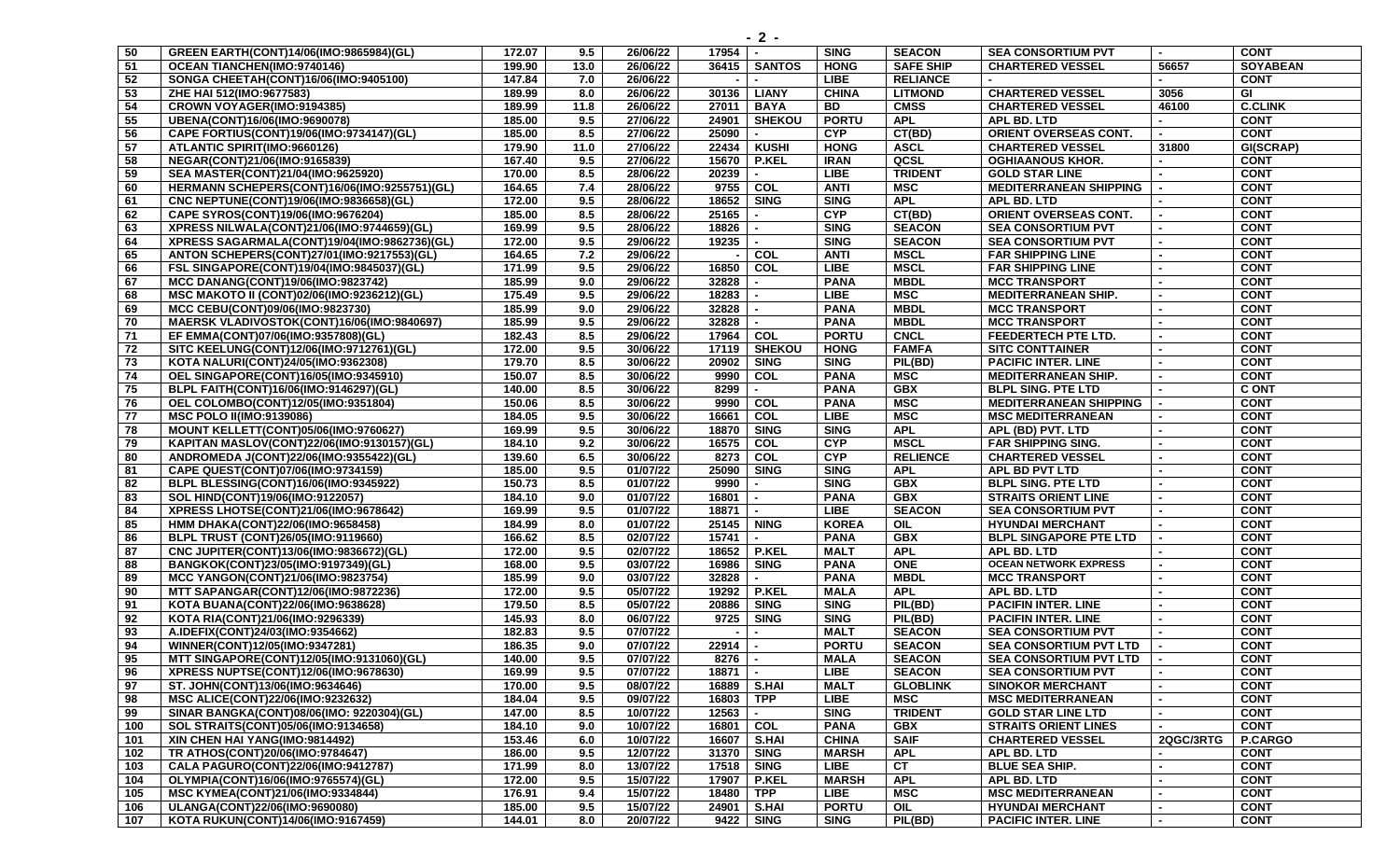| $\overline{1}$                   | AL KHATTIYA(IMO:9431111)                                               | 283.02                                     | 11.0             | 23/06/22                      | 136980     | <b>RAS</b>                                   | <b>MARSH</b>               | <b>UNIGLOBAL</b>                   |               | <b>CHARTERED VESSEL</b>        |              | 62379          | <b>LNG</b>                   |
|----------------------------------|------------------------------------------------------------------------|--------------------------------------------|------------------|-------------------------------|------------|----------------------------------------------|----------------------------|------------------------------------|---------------|--------------------------------|--------------|----------------|------------------------------|
| $\overline{2}$                   | <b>MP MR TANKER 3(IMO:9573684)</b>                                     | 179.99                                     | 10.1             | 23/06/22                      | 28813      | <b>MALA</b>                                  | <b>INDIA</b>               | <b>PRIDE</b>                       |               | <b>CHARTERED VESSEL</b>        |              | 32000          | <b>GAS OIL</b>               |
| $\mathbf{3}$                     | AL THAKHIRA(IMO:9298399)                                               | 285.40                                     | 11.3             | 23/06/22                      | 95824      | <b>RAS</b>                                   | <b>BAHA</b>                | <b>UNIGLOBAL</b>                   |               | <b>CHARTERED VESSEL</b>        |              | 62968          | <b>LNG</b>                   |
| $\overline{4}$                   | GASLOG CHELSEA(IMO:9390185)                                            | 288.60                                     | 11.6             | 23/06/22                      | 100374     | <b>P.SUEZ</b>                                | <b>BERMUDA</b>             | <b>PRIDE</b>                       |               | <b>CHARTERED VESSEL</b>        |              | 67048          | <b>LNG</b>                   |
| 5                                | <b>GASLOG SALEM(IMO:9638915)</b>                                       | 285.11                                     | 11.5             | 23/06/22                      | 98075      | <b>RAS</b>                                   | <b>BERMIUDA</b>            | <b>PRIDE</b>                       |               | <b>CHARTERED VESSEL</b>        |              | 66607          | <b>LNG</b>                   |
| 6                                | DONG-A TRITON(IMO:9686986)                                             | 183.06                                     | 9.5              | 23/06/22                      | 28160      | <b>MALA</b>                                  | <b>PANA</b>                | <b>PRIDE</b>                       |               | <b>CHARTERED VESSEL</b>        |              | 25000          | <b>MOGAS</b>                 |
| $\overline{\mathbf{7}}$          | CELSIUS ROME(IMO:9392389)                                              | 179.88                                     | 9.5              | 24/06/22                      | 28054      | <b>SING</b>                                  | <b>MARSH</b>               | <b>PRIDE</b>                       |               | <b>CHARTERED VESSEL</b>        |              | 25000          | JET A-1                      |
|                                  |                                                                        |                                            |                  |                               |            |                                              |                            |                                    |               | <b>CHARTERED VESSEL</b>        |              |                |                              |
| 8                                | <b>GOLDEN CURL(IMO:9348522)</b>                                        | 144.00                                     | 8.3              | 25/06/22                      | 11254      | <b>INDO</b>                                  | <b>PANA</b>                | <b>MTCL</b>                        |               |                                |              | 12000          | <b>RBD</b>                   |
| 9                                | AKATSUKI MARU(IMO:9473729)                                             | 181.54                                     | 10.7             | 25/06/22                      | 28747      | <b>SING</b>                                  | <b>JAPAN</b>               | <b>PRIDE</b>                       |               | <b>CHARTERED VESSEL</b>        |              | 33000          | <b>GAS OIL</b>               |
| 10                               | <b>AL AREESH(IMO:9325697)</b>                                          | 288.20                                     | 11.5             | 26/06/22                      | 99106      | <b>RAS</b>                                   | <b>BAHA</b>                | <b>UNIGLOBAL</b>                   |               | <b>CHARTERED VESSEL</b>        |              | 62594          | <b>LNG</b>                   |
| 11                               | LUSAIL(IMO:9285952)                                                    | 283.63                                     | 11.5             | 28/06/22                      | 95824      | <b>RAS</b>                                   | <b>BAHA</b>                | <b>UNIGLOBAL</b>                   |               | <b>CHARTERED VESSEL</b>        |              | 63072          | <b>LNG</b>                   |
| 12                               | GLOBAL APOLON(IMO:9769647)                                             | 141.31                                     | 8.2              | 28/06/22                      | 10754      | <b>LUBU</b>                                  | <b>PANA</b>                | <b>SAFE SHIP</b>                   |               | <b>CHARTERED VESSEL</b>        |              | 15000          | <b>RPO</b>                   |
| AT KUTUBDIA/MATARBARI ANCHORAGE: |                                                                        |                                            |                  |                               |            |                                              |                            |                                    |               |                                |              |                |                              |
| $\overline{1}$                   | SWIFT CRO(Attach by High Court: 23/02/11)                              | $\blacksquare$                             |                  | 184.60 BALLAST                |            | <b>VIZA</b>                                  | <b>PANA</b>                | <b>BROTHERS</b>                    |               | R/A(11/09 AT 1800)             | 6.5          |                |                              |
| $\overline{2}$                   | SVITZER CHITTAGONG(IMO:9843493)                                        | $\sim$                                     | 36.00            | <b>BALLAST</b>                |            | <b>PHUKET</b>                                | <b>PANA</b>                | <b>SEAWAVE</b>                     | 16/06 AT 1200 |                                | 5.0          | $\sim$         |                              |
| $\mathbf{3}$                     | TUG SVITZER RANGPUR(IMO:9820570)                                       | $\sim$                                     | 32.00            | <b>BALLAST</b>                |            | <b>SING</b>                                  | <b>SING</b>                | <b>SEAWAVE</b>                     | 24/09 AT 1700 |                                | 4.2          | $\blacksquare$ |                              |
| $\overline{4}$                   | <b>TUG SUMMIT PSA-1</b>                                                | $\sim$                                     |                  | 29.95 BALLAST                 |            | <b>SING</b>                                  | <b>SING</b>                | <b>SEAWAVE</b>                     |               | R/A(19/04 AT 1200)             | 4.0          |                |                              |
| $\overline{\phantom{a}}$         | TUG SUMMIT PSA 2(IMO:984352)                                           | $\sim$                                     |                  | 29.95   BALLAST               |            | <b>SING</b>                                  | <b>SING</b>                | <b>SEAWAVE</b>                     |               | R/A(19/04 AT 1200)             | 4.0          |                |                              |
| 6                                | TUG SUMMIT PSA 3(IMO:9843534)                                          | $\sim$                                     |                  | 29.95   BALLAST               |            | <b>SING</b>                                  | <b>SING</b>                | <b>SEAWAVE</b>                     |               | R/A(19/04 AT 1200)             | 4.0          |                |                              |
| $\overline{7}$                   | <b>TUG SUMMIT PSA 4(IMO:9847229)</b>                                   | $\sim$                                     |                  | 29.95 BALLAST                 |            | <b>SING</b>                                  | <b>SING</b>                | <b>SEAWAVE</b>                     |               | R/A(19/04 AT 1200)             | 4.0          |                |                              |
| $\overline{\mathbf{8}}$          | <b>TUG SUMMIT PSA 5(IMO:9854272)</b>                                   | $\overline{\phantom{a}}$                   |                  | 29.95 BALLAST                 |            | <b>SING</b>                                  | <b>PANA</b>                | <b>SEAWAVE</b>                     |               | R/A(19/04 AT 1200)             | 4.0          |                |                              |
| 9                                | <b>SUMMIT LNG(IMO:9322255)</b>                                         | $\sim$                                     | 277.00   LNG     |                               |            | <b>RAS</b>                                   | <b>BELG</b>                | <b>UNIGLOBAL</b>                   | 20/04 AT 0900 |                                | 11.7         | $\sim$         |                              |
| 10                               | <b>EXCELLENCE</b>                                                      | $\sim$                                     | 277.00 LNG       |                               |            | <b>RAS</b>                                   | <b>BELGIUM</b>             | <b>UNIGLOBAL</b>                   | 24/04 AT 1400 |                                | 12.5         | $\sim$         |                              |
| 11                               | ORANJE(IMO:9263904)                                                    | $\sim$                                     |                  | 185.00 BALLAST                |            | <b>MILA</b>                                  | <b>CYP</b>                 | <b>PRANTIK</b>                     | 02/02 AT 1000 |                                | 8.0          | $\blacksquare$ |                              |
| $\overline{12}$                  | SVITZER FOXTROT(IMO:9592525)                                           | $\sim$                                     | 230.00 LPG       | 45.00   BALLAST               |            | KOL                                          | <b>SING</b>                | <b>SEAWAVE</b>                     |               | R/A(14/03 AT 1830)             | 5.0          |                |                              |
| 13<br>14                         | LPG WARRIOR(IMO:9317298)(R.2310)<br><b>TUG ORION WB 2(IMO:9560314)</b> | $\blacksquare$<br>$\overline{\phantom{a}}$ |                  | 24.96   BALLAST               | 45965      | <b>FUJA</b><br><b>SING</b>                   | <b>BD</b><br><b>NIUE</b>   | <b>INTERPORT</b><br><b>PRANTIK</b> | 08/05 AT 1600 | (R/A 2006 AT 1000)             | 10.8<br>3.4  | 66079          |                              |
| 15                               | <b>LPG MARIA(IMO:9228253)</b>                                          | $\blacksquare$                             | 119.29   LPG     |                               | 5764       | <b>MONG</b>                                  | <b>PANA</b>                | <b>INTERPORT</b>                   | 06/06 AT 1342 |                                | 5.60         | 650            |                              |
| 16                               | SERENE THEODORA(IMO:9567946)(R.2733)                                   | $\sim$                                     | 190.01           | <b>C.CLINK</b>                | 32884      | YANBU                                        | <b>MALT</b>                | <b>BENCON</b>                      | 14/06 AT 1030 |                                | 12.65        | 54800          |                              |
| 17                               | TUG DANUM 105(IMO:955553)                                              | $\sim$                                     | 37.00            | <b>BALLAST</b>                | 476        | LUMU                                         | <b>MALA</b>                | <b>ASLL</b>                        | 15/06 AT 0900 |                                | 4.1          |                | <b>TOWING BARGE LINAU 83</b> |
| 18                               |                                                                        | $\blacksquare$                             |                  |                               | 4334       |                                              |                            | <b>ASLL</b>                        |               |                                |              |                |                              |
|                                  |                                                                        |                                            |                  |                               |            |                                              |                            |                                    |               |                                |              |                |                              |
|                                  | <b>BARGE LINAU 89(NO:332913)</b>                                       |                                            | 101.01           | <b>BALLAST</b>                |            | <b>LUMU</b>                                  | <b>MALA</b>                |                                    | 15/06 AT 0900 |                                | 5.1          | P.CARGO        |                              |
|                                  | (B): VESSELS AT A/B/C ANCHORAGE:                                       |                                            |                  |                               |            |                                              |                            |                                    |               |                                |              |                |                              |
|                                  | (B/1) VESSELS READY:                                                   |                                            |                  |                               |            |                                              |                            |                                    |               |                                |              |                |                              |
| SL.                              | <b>NAME OF VESSEL</b>                                                  | <b>R/ON</b>                                | <b>LENGTH</b>    | <b>CARGO</b>                  | <b>GRT</b> | <b>L.PORT</b>                                | <b>FLAG</b>                | <b>LOCAL</b>                       |               | <b>ARRIVAL DATE</b>            | <b>ANCHO</b> | <b>DRAFT</b>   | <b>QUANTITY/</b>             |
| NO.                              |                                                                        |                                            |                  |                               |            |                                              |                            | <b>AGENT</b>                       |               | & TIME                         | -RAGE        |                | <b>REMARKS</b>               |
| $\overline{\mathbf{1}}$          | **MAERSK JAKARTA(CONT)(IMO:9865881)                                    | 20/06                                      | 186.00           | <b>CONT</b>                   |            | 32965<br><b>TANJ</b>                         | <b>PANA</b>                | <b>MBDL</b>                        |               | 20/06 AT 0515                  | C            | 9.5            | 1740                         |
| $\overline{2}$                   | <b>MARINE TARABA(CONT)(IMO:9445019)</b>                                | 20/06                                      | 171.99           | <b>CONT</b>                   |            | 17294<br><b>P.KEL</b>                        | <b>PANA</b>                | <b>COLUMBIA</b>                    |               | 20/06 AT 0648                  | C            | 9.4            | 949                          |
| $\mathbf{3}$                     | MAERSK NESNA(CONT)(IMO:9894650)                                        | 20/06                                      | 171.93           | <b>CONT</b>                   |            | 25805<br><b>T.PHIL</b>                       | <b>PANA</b>                | <b>MBDL</b>                        |               | 20/06 AT 1142                  | C            | 9.25           | 1056                         |
| $\overline{4}$                   | <b>SEOUL GLOW(CONT)(IMO:9357535)</b>                                   | 21/06                                      | 175.10           | <b>CONT</b>                   |            | P.KEL<br>18123                               | LIBE                       | CT                                 |               | 21/06 AT 0320                  | C            | 9.1            | 1137                         |
| $5\phantom{.0}$                  | CAPE ARAXOS(CONT)(IMO:9696084)                                         | 21/06                                      | 184.99           | <b>CONT</b>                   |            | 25165<br><b>CHINA</b>                        | <b>CYP</b>                 | <b>APL</b>                         |               | 21/06 AT 0338                  | C            | 9.5            | 1652                         |
| 6                                | CELSIUS NELSON(CONT)(IMO:9377690)                                      | 21/06                                      | 172.00           | <b>CONT</b>                   |            | 17518<br>COL                                 | <b>MARS</b>                | <b>CNCL</b>                        |               | 21/06 AT 0742                  | C            | 8.3            | 883                          |
| $\overline{7}$                   |                                                                        | 22/06                                      | 169.99           |                               |            | 18826                                        |                            | <b>PHOENIX</b>                     |               | 22/06 AT 0555                  | C            | 9.5            | 1285                         |
|                                  | NORD PANTHER(CONT)(IMO:9673654)(GL)                                    |                                            |                  | <b>CONT</b>                   |            | <b>P.KEL</b>                                 | <b>CYP</b>                 |                                    |               |                                |              |                |                              |
| 8                                | AS ROBERTA(CONT)(IMO:9607019)(GL)                                      | 22/06                                      | 170.00           | <b>CONT</b>                   |            | COL<br>15995                                 | <b>LIBE</b>                | <b>SEACON</b>                      |               | 22/06 AT 1015                  | C            | 9.4            | 859                          |
| 9                                | MSC JUANITA F(CONT)(IMO:9235608)                                       | 22/06                                      | 146.00           | <b>CONT</b>                   |            | 9528<br>COL                                  | <b>LIBE</b>                | <b>MSC</b>                         |               | 22/06 AT 1906                  | C            | 8.55           | 570                          |
| $\overline{10}$                  | JAHAN SISTER(IMO:9102332)                                              | 23/06                                      | 189.99           | <b>C.CLINK</b>                |            | 26449<br><b>INDO</b>                         | <b>BD</b>                  | <b>SRSL</b>                        |               | 17/06 AT 1830                  | A            | 8.4            | 46600                        |
| 11                               | PIONEER GLORY(IMO:9350111)                                             | 22/06                                      | 110.67           | <b>W/LD. MILL SCALE</b>       |            | 7444<br><b>HALDI</b>                         | <b>TUVA</b>                | <b>SAFA</b>                        |               | 22/06 AT 1850                  | C            | 5.3            | +9000                        |
| 12                               | SPM BANGKOK(IMO:9284673)                                               | 22/06                                      | 117.83           | <b>P.CARGO</b>                |            | <b>BANG</b>                                  | <b>THAI</b>                | <b>ASCL</b>                        |               | R/A(22/06 AT 1600)             | $\sim$       | 6.0            |                              |
|                                  | (B/2): VESSELS NOT READY:                                              |                                            |                  |                               |            |                                              |                            |                                    |               |                                |              |                |                              |
| l 1                              | ASL MERCURY(IMO:9519303)(R.2697)                                       |                                            | 190.00           | <b>GI(SODA ASH)</b>           |            | P.KEL<br>32987                               | <b>LIBE</b>                | COSCOL                             |               | 08/06 AT 1818                  | A            | 11.2           | 44403                        |
| $\overline{\mathbf{2}}$          | AP STON(IMO:9652131)(R.2732)                                           |                                            | 190.00           | GI(SCRAP)                     |            | 31598<br><b>SING</b>                         | <b>MARSH</b>               | <b>ABC</b>                         |               | 15/06 AT 1418                  | A            | 10.9           | 42142                        |
| $\mathbf{3}$                     | JIN HAI ZHENG(IMO:9590993)(R.2866)                                     |                                            | 190.00           | GI                            |            | 29255<br>S.HAI                               | <b>CHINA</b>               | <b>ASAL</b>                        |               | 15/06 AT 1330                  | A            | 9.2            | 32825                        |
| $\overline{4}$                   | DONG-A THEMIS(IMO:9496189)                                             |                                            | 183.06           | <b>GAS OIL</b>                |            | 28160 DHAM                                   | <b>PANA</b>                | <b>PRIDE</b>                       |               | 17/06 AT 1354                  | В            | 10.62          | 33107                        |
| $\sqrt{5}$                       | <b>STAR ROYAL(IMO:9221126)</b>                                         |                                            | 189.90           | <b>C.CLINK</b>                |            | 29499<br><b>SING</b>                         | <b>BD</b>                  | <b>VANGUARD</b>                    |               | 16/06 AT 0230                  | A            | 11.0           | 458000                       |
| 6                                | BUNUN DYNASTY(IMO:9707821)                                             |                                            |                  |                               |            |                                              |                            |                                    |               |                                |              | 9.95           |                              |
|                                  |                                                                        |                                            | 179.97           | GI(SCRAP)                     |            | <b>SING</b><br>23281                         | <b>PANA</b>                | <b>LITMOND</b>                     |               | 18/06 AT 1730                  | A            |                | 32999                        |
| $\overline{7}$                   | BERNORA(IMO:9352145)(R.2893)                                           |                                            | 128.60           | <b>RPO</b>                    |            | 8545 SING                                    | <b>BAHA</b>                | <b>BERING</b>                      |               | 18/06 AT 1542                  | C            | 8.7            | 11989                        |
| 8                                | TORM THYRA(IMO:9250488)(R.2949)                                        |                                            | 183.00           | <b>GAS OIL</b>                |            | 30128 MALA                                   | <b>SING</b>                | <b>PRIDE</b>                       |               | 19/06 AT 0124                  |              | 10.6           | 32820                        |
| 9                                | TORM ADVENTURE(IMO:9326914)                                            |                                            | 182.90           | <b>GAS OIL</b>                |            | <b>SING</b><br>26751                         | <b>D. MARK</b>             | <b>PRIDE</b>                       |               | 20/06 AT 1812                  | A            | 10.8           | 34497                        |
| 10<br>11                         | PRO JADE(IMO:9257711)(R.3010)<br>MISS CLAUDIA(IMO:9293959)(R.2985)     | $\overline{\phantom{a}}$                   | 183.22<br>175.96 | <b>GAS OIL</b><br><b>HSFO</b> |            | 29188<br><b>SING</b><br>25431<br><b>SING</b> | <b>PANA</b><br><b>MARS</b> | <b>PRIDE</b><br><b>PRIDE</b>       |               | 21/06 AT 1642<br>23/06 AT 0642 | Α<br>C       | 10.8<br>8.1    | 35147<br>19975               |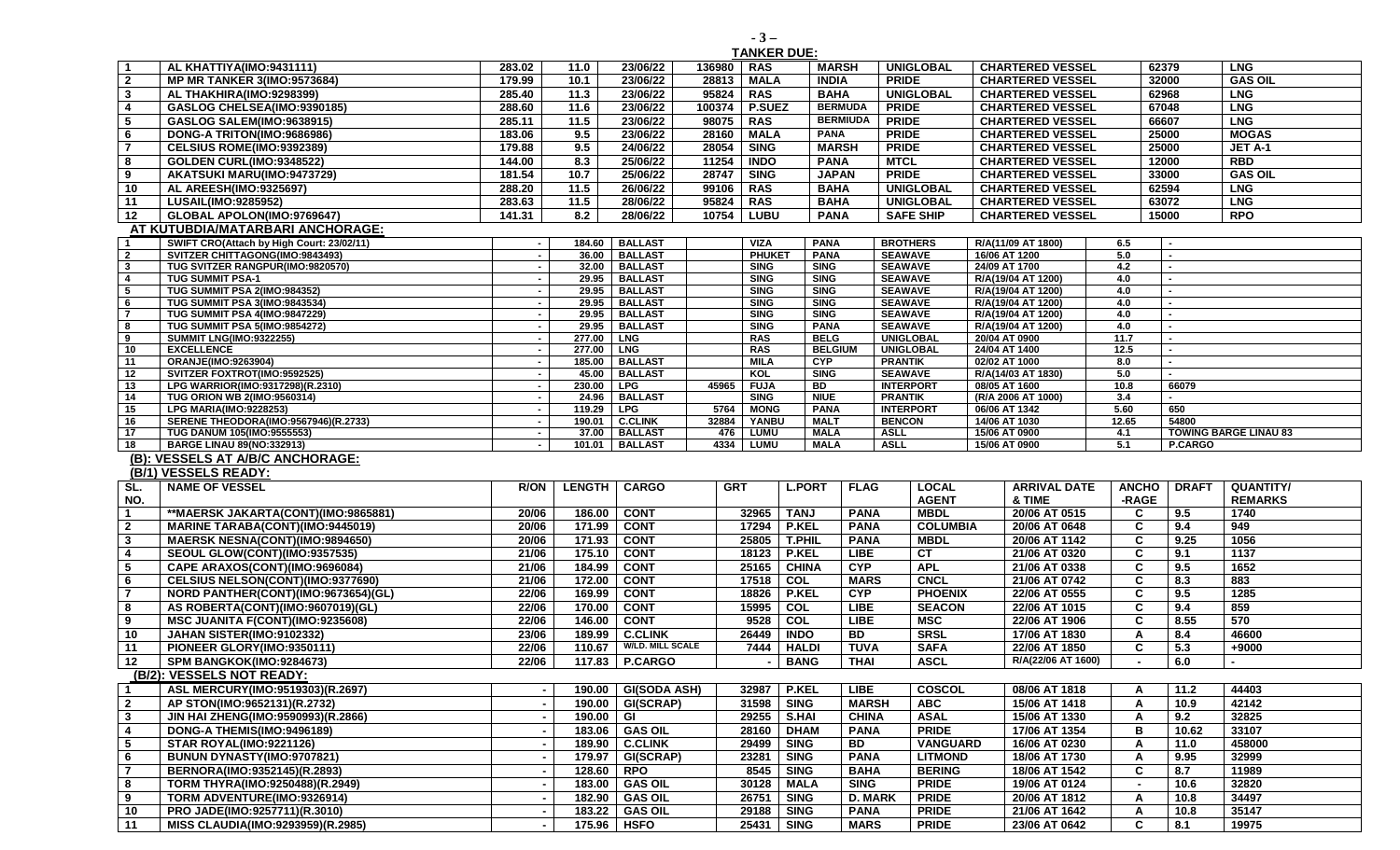**(B/3): VESSELS AWAITING EMPLOYEMENT/INSTRUCTION:** 

A/.FOR OWNER INSTRUCTION

**1 CRYSTAL SAPPHIRE - 189.00 - SALALA BD CNL 22/12 AT 0212 A 6.0 A/.FOR OWNER INSTRUCTION**

**2 CRYSTAL GOLD - 168.30 BALLAST CTG IND CNL 15/03 AT 1430 C 5.6 - 3 CHELSEA - 189.00 BALLAST - - ??? 21/04 AT 0248 - - -** 

**5 FALD-E-RABBI - 112.00 - KOL PANA EDTL R/A(23/04 AT 1600) C 4.5 -DO-**6 |TUG AT 3201(IMO:9443346) | - | 29.50 | BALLAST | | - | BD | ??? | 11/09 AT 1400 | B | 4.16 |-

**4 HTK EMOTION(IMO:9557331)(RENAMED: MV. MAA) - 79.57 BALLAST SING LIBE NAAF 03/12 AT 1215 C 3.1 A/.FOR OWNER INSTRUCTION** 

| - 7                     | <b>KAREN(IMO:9237876)</b>                                                   |        | 91.60 BALLAST    |        | TUTI           | ANTI            | <b>NAAF</b>       | 14/07 AT 1010      | в              | 4.5               | -DO-                           |
|-------------------------|-----------------------------------------------------------------------------|--------|------------------|--------|----------------|-----------------|-------------------|--------------------|----------------|-------------------|--------------------------------|
| - 8                     | ZD 6998 (Attach by High Court: 12/01/2022)<br>$\overline{\phantom{a}}$      | 60.00  | <b>BALLAST</b>   |        | <b>PASIR</b>   | <b>S.LEON</b>   | <b>JAR WORLD</b>  | R/A(19/05 AT 1600) | C.             | 2.5               |                                |
| - 9                     | DE LIN(IMO:8434594)<br>$\sim$                                               | 75.00\ | <b>BALLAST</b>   |        | ZHUH           | <b>BELIZ</b>    | <b>JAC</b>        | 27/11 AT 1100      | C.             | 4.0               | $-DO-$                         |
| 10                      | <b>TUG HULK(IMO:9190925)</b>                                                | 58.00  | <b>BALLAST</b>   |        | <b>MUMB</b>    | <b>VANT</b>     | <b>GPSL</b>       | 14/12 AT 1420      | A              | 6.3               | A/.FOR OWNER INSTRUCTION       |
| 11                      | SVITZER DHAKA(Attach by High Court: 14/12/2020)<br>$\overline{\phantom{a}}$ | 29.94  | <b>BALLAST</b>   |        | <b>SING</b>    | <b>SING</b>     | <b>SEAWAVE</b>    | R/A(16/11 AT 1200) | C              | 5.0               | $-DO-$                         |
| 12                      | PROSPERITY(IMO:8400531)(Attach by High Court: 15/06/2020)<br>$\sim$         | 165.60 |                  |        | <b>YANG</b>    | <b>PANA</b>     | <b>ARGO</b>       | 08/02 AT 1148      | C              | 5.0               | $-DO-$                         |
| 13                      | SVITZER KHULNA(IMO:9820668)<br>$\blacksquare$                               | 34.00  | <b>BALLAST</b>   |        | IND.           | <b>SING</b>     | <b>SEAWAVE</b>    | R/A(21/10 AT 1300) | C              | 5.0               | $-DO-$                         |
| 14                      | NORD TRUST(IMO:9454187)                                                     | 189.90 | <b>BALLAST</b>   |        | <b>MONG</b>    | <b>PANA</b>     | <b>IPL</b>        | 28/10 AT 2306      | в              | 5.2               | $-DO-$                         |
| 15                      | <b>LCT JUREN(IMO:8538613)</b><br>$\sim$                                     | 75.00  | <b>BALLAST</b>   |        | <b>SING</b>    | <b>VOLIVIA</b>  | <b>OTSL</b>       | 22/01 AT 1230      | $\overline{a}$ | 3.5               | $-DO-$                         |
| 16                      | MILLION BELL(IMO:9640607)<br>$\sim$                                         | 197.00 | <b>BALLAST</b>   |        | <b>HALD</b>    | <b>PANA</b>     | <b>FAL</b>        | 28/03 AT 2324      | в              | 6.23              |                                |
| 17                      | <b>TUG NAVIMAR-3(IMO:9526045)</b><br>٠.                                     | 30.83  | <b>BALLAST</b>   | 370    | <b>CHENN</b>   | <b>ST.KITTS</b> | <b>OTSL</b>       | 03/06 AT 0001      | в              | 3.5               | <b>TOWING BARGE AM MERMAID</b> |
| 18                      | PRIDE(IMO:9153525) (Attach by High Court: 01/06/2022)<br>$\sim$             | 333.00 | <b>BALLAST</b>   | 159423 | <b>SOHAR</b>   | <b>ST.KITS</b>  | <b>SIGMA</b>      | 04/05 AT 1615      | C              | 8.2               | A/. FOR OWNER INSTRUCTION      |
| 19                      | TUG PRANTIC SARWAR(IMO:9333943)<br>$\overline{\phantom{a}}$                 | 56.00  | <b>BALLAST</b>   | 1197   | <b>MONG</b>    | <b>SING</b>     | <b>PRANTIK</b>    | 14/06 AT 1305      | C              | 4.5               | A/.FOR OWNER INSTRUCTION       |
|                         | (B/4): VESSELS NOT ENTERING:                                                |        |                  |        |                |                 |                   |                    |                |                   |                                |
| $\mathbf 1$             | ATHENA(IMO:9426726)<br>$\overline{\phantom{a}}$                             | 199.98 | <b>AGGREGATE</b> |        | <b>FUJA</b>    | <b>MARSH</b>    | <b>ATSL</b>       | 02/02 AT 0718      | A              | 10.5              | 46250                          |
| $\overline{2}$          | BARGE AZ QINGDAO(IMO:525318)<br>$\overline{\phantom{a}}$                    | 111.25 | <b>AGGREGATE</b> |        | <b>CHENN</b>   | <b>SING</b>     | <b>ATSL</b>       | 12/02 AT 0800      | C              | 6.0               | 13600                          |
| $\mathbf{3}$            | <b>MEGHNA PRINCESS(IMO:9805776)(R.2259)</b><br>$\sim$                       | 199.90 | <b>RAW SUGAR</b> | 35210  | <b>JAIGARH</b> | <b>BD</b>       | <b>USL</b>        | 09/05 AT 0624      | A              | 11.4              | 60500                          |
| $\overline{\mathbf{4}}$ | HANDY STRANGER(IMO:9643453)<br>$\overline{\phantom{a}}$                     | 182.00 | GI(SCRAP)        | 23163  | <b>SING</b>    | <b>CYP</b>      | <b>EVERETT</b>    | 28/04 AT 2118      | в              | 9.5               | 24625                          |
| -5                      | ZEIN(IMO:9216822)(R.2439)<br>$\sim$                                         | 189.99 | <b>LIMESTONE</b> | 30303  | <b>SING</b>    | <b>PANA</b>     | <b>AKIJ</b>       | 22/05 AT 0530      | A              | 11.4              | 51303                          |
| - 6                     | HAI DUONG 09(IMO:9342243)                                                   | 111.00 | <b>BALL CLAY</b> | 7104   | <b>P.KEL</b>   | PANA            | <b>FMS</b>        | 24/05 AT 0700      | B              | 9.5               | 10500                          |
| $\overline{7}$          | AN HAI KELSEY(IMO:9561693)<br>$\overline{\phantom{a}}$                      | 92.00  | PTA(BAG)         | 2999   | <b>CHINA</b>   | <b>VIET</b>     | <b>USL</b>        | 25/05 AT 0815      | в              | 5.85              | 4000                           |
| -8                      | GSM(IMO:9334961)(R.2379)<br>$\overline{\phantom{a}}$                        | 115.48 | <b>WOOD PULP</b> | 7823   | <b>SING</b>    | <b>VIET</b>     | <b>USL</b>        | 29/05 AT 2125      | C              | 8.2               | 8000                           |
| -9                      | RUI FU CHENG(IMO:9272448)                                                   | 189.99 | <b>COAL</b>      | 30662  | <b>BONT</b>    | <b>LIBE</b>     | <b>UNIOCEAN</b>   | 31/05 AT 1100      | A              | $\overline{12.5}$ | 54100                          |
| 10                      | <b>BARGE AM MERMAID</b><br>$\overline{\phantom{a}}$                         | 100.58 | <b>AGGREGATE</b> | 4241   | <b>CHENN</b>   | <b>SING</b>     | <b>OTSL</b>       | 03/06 AT 0001      | в              | 5.6               | 4400                           |
| 11                      | BEILUN 17(IMO:9672052)<br>$\sim$                                            | 199.90 | <b>LIMESTONE</b> | 36518  | <b>FUJA</b>    | <b>CHINA</b>    | <b>RENU</b>       | 03/06 AT 1512      | $\mathsf{A}$   | 11.5              | 61251                          |
| 12                      | OCEAN PRIDE(IMO:9324095)<br>$\overline{\phantom{a}}$                        | 189.90 | <b>RAW SUGAR</b> | 31234  | <b>SANTOS</b>  | <b>MARSH</b>    | <b>USL</b>        | 04/06 AT 2018      | A              | 10.2              | 53800                          |
| 13                      | JAHAN BROTHERS(IMO:9072223)<br>$\blacksquare$                               | 185.84 | <b>C.CLINK</b>   | 25899  | <b>BAYA</b>    | <b>BD</b>       | <b>SRSL</b>       | 18/05 AT 2306      | A              | 11.5              | 42400                          |
| 14                      | JAG RADHA(IMO:9496135)(R.2569)<br>$\sim$                                    | 189.99 | <b>WHEAT</b>     | 32354  | <b>KAND</b>    | <b>INDIA</b>    | <b>SEACOM</b>     | 31/05 AT 0400      | $\mathsf{A}$   | 11.2              | 44745                          |
| 15                      | STENA IMPRESSION(IMO:9667461)                                               | 183.20 | <b>SOYABEAN</b>  | 29680  | <b>KAKI</b>    | UK              | <b>USL</b>        | 10/06 AT 0730      | B              | 10.0              | 30281                          |
|                         | $\sim$<br>$\sim$                                                            | 199.99 | <b>WHEAT</b>     | 38227  |                | <b>PANA</b>     | <b>MTSC</b>       |                    |                | 11.0              | 49000                          |
| 16                      | BULK AQUILA(IMO:9725574)<br>$\overline{\phantom{a}}$                        | 190.00 |                  |        | <b>BENCO</b>   |                 | <b>RENU</b>       | 02/06 AT 0336      | A              |                   |                                |
| -17                     | <b>MANDARIN TRADER(IMO:9569279)</b>                                         |        | <b>LIMESTONE</b> | 33034  | <b>MINA</b>    | <b>SING</b>     |                   | 11/06 AT 0724      | $\mathbf{A}$   | 10.4              | 54350                          |
| 18                      | <b>MEGHNA PROSPER(IMO:9309631)(R.2584)</b><br>$\sim$                        | 189.99 | <b>STONE</b>     | 30027  | <b>FUJA</b>    | <b>BD</b>       | <b>USL</b>        | 09/06 AT 1018      | B              | 10.5              | 50200                          |
| 19                      | <b>MLS GEMMA(IMO:9144043)</b><br>$\overline{\phantom{a}}$                   | 183.00 | <b>C.CLINK</b>   | 25537  | KOCHI          | <b>PANA</b>     | <b>AKIJ</b>       | 12/06 AT 0645      | A              | 11.5              | 45240                          |
| 20                      | CONSOLIDATOR(IMO:9368869)                                                   | 189.99 | <b>LIMESTONE</b> | 32379  | <b>FUJA</b>    | <b>MAJURO</b>   | <b>TOGGI</b>      | 12/06 AT 1000      | A              | 13.0              | 56500                          |
| - 21                    | GOLDEN STAR(IMO:9287429)<br>$\overline{\phantom{a}}$                        | 169.26 | <b>BALL CLAY</b> | 16978  | <b>MALY</b>    | PANA            | <b>FMS</b>        | 14/06 AT 1200      | в              | 9.8               | 26949                          |
| 22                      | FEDERAL TAMBO(IMO:9644495)<br>$\sim$                                        | 189.99 | <b>LENLILS</b>   | 31590  | <b>SING</b>    | <b>MARS</b>     | <b>SEACOM</b>     | 07/06 AT 1830      | A              | 11.1              | 39854                          |
| 23                      | AKIJ OCEAN(IMO:9138862)(R.2898)<br>$\overline{\phantom{a}}$                 | 185.74 | <b>BALL CLAY</b> | 25982  | <b>P.KEL</b>   | BD              | <b>AKIJ</b>       | 13/06 AT 1230      | A              | 11.2              | 44600                          |
| 24                      | <b>VTC PLANET(IMO:9060730)</b><br>$\overline{\phantom{a}}$                  | 157.00 | <b>FIELDSPAR</b> | 13706  | <b>SING</b>    | <b>VIET</b>     | <b>FMS</b>        | 15/06 AT 2300      | C              | 9.3               | 21500                          |
| 25                      | CIARA ENTERPRISE(IM0:9749403)<br>$\sim$                                     | 180.00 | <b>TSP</b>       | 21216  | <b>JOR</b>     | <b>PANA</b>     | <b>MOTHER</b>     | 16/06 AT 0006      | в              | 10.2              | 31731                          |
| 26                      | YI LONG SHAN(IMO:9632284)<br>$\overline{\phantom{a}}$                       | 190.00 | <b>LIMESTONE</b> | 32962  | <b>FUJA</b>    | <b>HONG</b>     | OPI               | 14/06 AT 1700      | A              | 11.2              | 43735                          |
| 27                      | DA NANG GAS(IMO:9388429)(R.0012)<br>$\overline{\phantom{a}}$                | 99.90  | <b>LPG</b>       | 4306   | <b>DHAM</b>    | <b>VIET</b>     | <b>UNIGLOBAL</b>  | 17/06 AT 0850      | C              | 6.2               | 1245                           |
| 28                      | MCL-18(IMO:8578015)(R.2902)<br>$\overline{\phantom{a}}$                     | 72.00  | Y.MAIZE          | 1857   | YANG           | <b>MYAN</b>     | <b>MULTIPORT</b>  | 18/06 AT 1142      | C              | 3.9               | 2650                           |
| 29                      | <b>PAVO BRIGHT(IMO:9806768)</b><br>$\sim$                                   | 199.92 | <b>AGGREGATE</b> | 35025  | <b>FUJA</b>    | <b>PANA</b>     | <b>CHATTOGRAM</b> | 16/06 AT 0048      | Α              | 11.1              | 47274                          |
| 30                      | PACIFIC SOPHIA(IMO:9274927)<br>$\blacksquare$                               | 189.99 | <b>LIMESTONE</b> | 30064  | <b>FUJA</b>    | <b>PANA</b>     | <b>TOGGI</b>      | 18/06 AT 1624      | A              | 11.0              | 50550                          |
| 31                      | <b>MARIOS G(IMO9418121)</b><br>$\overline{\phantom{a}}$                     | 183.00 | <b>CDSO</b>      | 30075  | <b>S.LORE</b>  | <b>PANA</b>     | <b>PANMARINE</b>  | 16/06 AT 1400      | $\mathbf{A}$   | 10.4              | 43965                          |
| -32                     | BELTRADER(IMO:9911642)(R.2741)<br>$\sim$                                    | 199.90 | <b>LENTILS</b>   | 34617  | <b>SING</b>    | <b>NORW</b>     | <b>MUTUAL</b>     | 08/06 AT 0936      | в              | 11.0              | 44325                          |
| 33                      | WULIN(IMO:9657807)(R.2977)<br>$\sim$                                        | 180.00 | <b>SOYABEAN</b>  | 24785  | <b>LOUIS</b>   | <b>HONG</b>     | <b>MULTIPORT</b>  | 20/06 AT 1848      | A              | 10.5              | 35612                          |
| -34                     | GOLDEN(IMO:9692674)<br>$\overline{\phantom{a}}$                             | 198.00 | <b>C.CLINK</b>   | 34311  | <b>SING</b>    | <b>HONG</b>     | <b>LITMOND</b>    | 21/06 AT 0830      | A              | 11.6              | 48200                          |
| -35                     | <b>SHUN XIN(IMO:9454656)</b><br>$\overline{\phantom{a}}$                    | 189.99 | <b>C.CLINK</b>   | 32983  | <b>SING</b>    | <b>HONG</b>     | <b>SEACOM</b>     | 21/06 AT 0500      | $\mathbf{A}$   | 11.1              | 54980                          |
| 36                      | CROWN VIRTUE(IMO:9216676)<br>$\sim$                                         | 189.99 | <b>C.CLINK</b>   | 28615  | <b>INDO</b>    | <b>BD</b>       | <b>CMSS</b>       | 19/06 AT 0548      | $\mathbf{A}$   | 11.5              | 45600                          |
| 37                      | <b>KEN UN(IMO:9727089)</b><br>$\overline{\phantom{a}}$                      | 179.99 | GI(SCRAP)        | 22501  | <b>SING</b>    | <b>PANA</b>     | <b>LITMOND</b>    | 06/06 AT 1642      | A              | 8.5               | 32999                          |
| 38                      | AISHA SARWAR(IMO:9200433)(R.2790)                                           | 189.33 | <b>C.CLINK</b>   | 22612  | <b>BAYA</b>    | <b>BD</b>       | <b>SRSL</b>       | 10/06 AT 0900      | A              | 11.5              | 43600                          |
| 39                      | ZAHAB JAHAN(IMO:9217612)                                                    | 189.83 | <b>SLAG</b>      | 26067  | <b>DHAM</b>    | BD              | <b>SRSL</b>       | 15/06 AT 1200      | $\mathbf{A}$   | 11.5              | 44500                          |
| 40                      | FATEMA JAHAN(IMO:9118422)                                                   | 185.74 | <b>SLAG</b>      | 26063  | <b>SING</b>    | <b>BD</b>       | <b>SRSL</b>       | 19/06 AT 1100      | A              | 11.5              | 44200                          |
| 41                      | GLOVIS MAPLE(IMO:9607019)                                                   |        | 187.88 LIMESTONE | 32545  | <b>FUJA</b>    | <b>BAHA</b>     | <b>AKS</b>        | 19/06 AT 0436      | A              | 9.8               | 53599                          |

**41 GLOVIS MAPLE(IMO:9607019) - 187.88 LIMESTONE 32545 FUJA BAHA AKS 19/06 AT 0436 A 9.8 53599 42 LPG SOPHIA(IMO:9175846) - 116.90 LPG 5473 MONG PANA INTERPORT 22/06 AT 1118 C 5.41 2567 43 LILA BHAVANAGAR(IMO:9177791) - 128.04 BALL CLAY 7918 KAND LIBE FMS 22/06 AT 1954 C 8.47 12500** 

**44 ORION EXPRESS(IMO:9188764) - 184.60 HSFO - TANJ BD PSP R/A(20/06 AT 1800) C 8.0 9360 45 BANGA LANKA - 133.30 SCRAPPING - BD BARIDHI R/A(04/04 AT 0814) - A/.FOR DELIVERY (SCRAP WITH DAMAGE CARGO)**